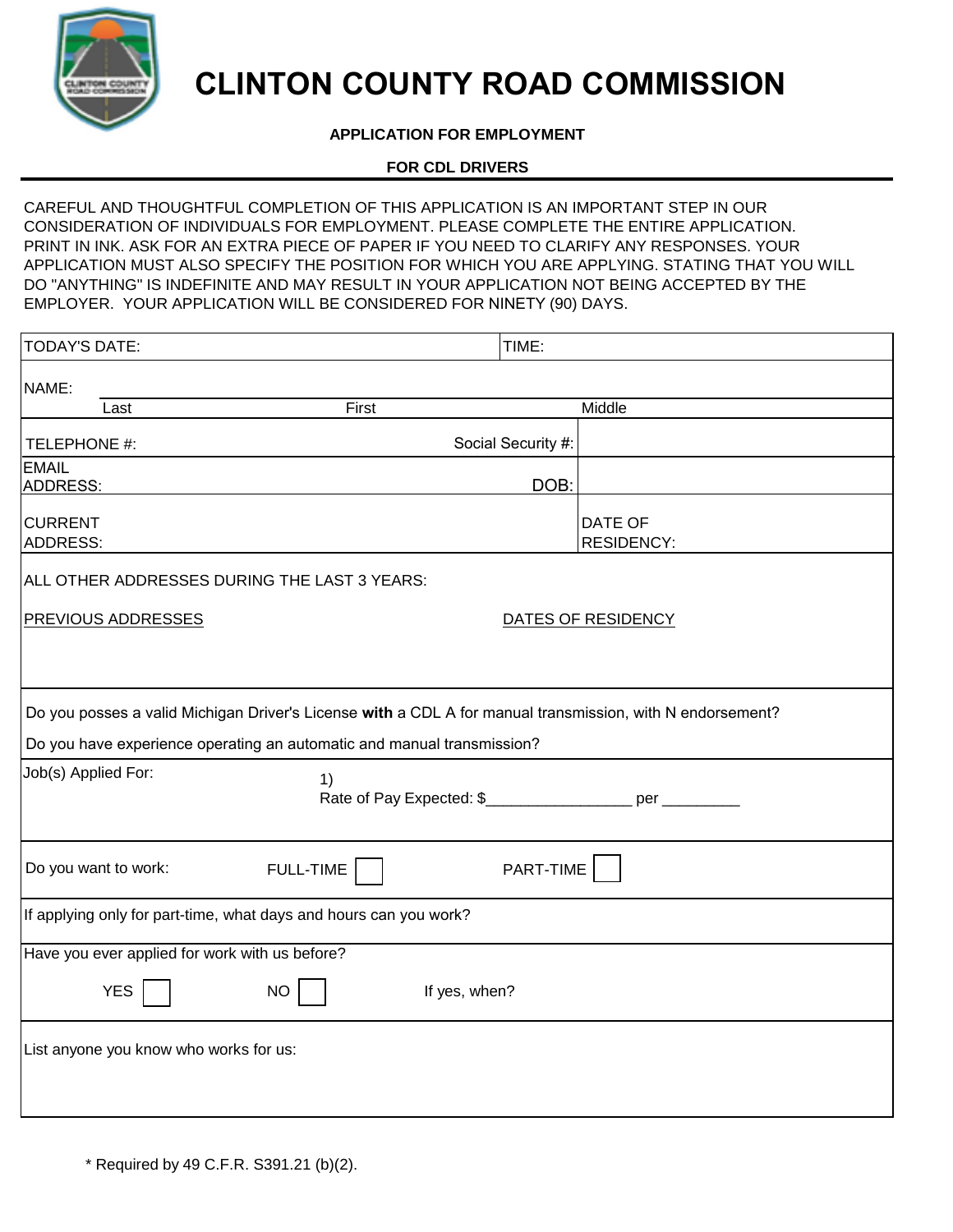| Do you have any skills, qualifications or experience which you feel especially fits you for work with us?   |                       |                                                                       |                                                                       |  |
|-------------------------------------------------------------------------------------------------------------|-----------------------|-----------------------------------------------------------------------|-----------------------------------------------------------------------|--|
| Are you able to do the job for which you are<br>applying?: If not, please explain:                          | <b>YES</b>            | <b>NO</b>                                                             |                                                                       |  |
| Have you ever been convicted of a crime?:<br>If yes, explain when, where, and the nature of the<br>offense: | <b>YES</b>            | <b>NO</b>                                                             |                                                                       |  |
|                                                                                                             |                       |                                                                       | Conviction of a crime will not be an<br>automatic bar to employment.) |  |
| Are you authorized to work in the United States?:                                                           | <b>YES</b>            | <b>NO</b>                                                             |                                                                       |  |
| If hired, when can you start?                                                                               |                       |                                                                       |                                                                       |  |
| <b>EDUCATION</b>                                                                                            |                       |                                                                       |                                                                       |  |
| <b>SCHOOL</b>                                                                                               | <b>NAME OF SCHOOL</b> | <b>HIGHEST GRADE</b><br><b>COMPLETED OR</b><br><b>DEGREE OBTAINED</b> | <b>COURSE OF</b><br><b>STUDY</b>                                      |  |
| <b>GRAMMAR</b>                                                                                              |                       |                                                                       |                                                                       |  |
| <b>HIGH</b><br><b>SCHOOL</b>                                                                                |                       |                                                                       |                                                                       |  |
| <b>COLLEGE</b>                                                                                              |                       |                                                                       |                                                                       |  |
| <b>OTHER</b>                                                                                                |                       |                                                                       |                                                                       |  |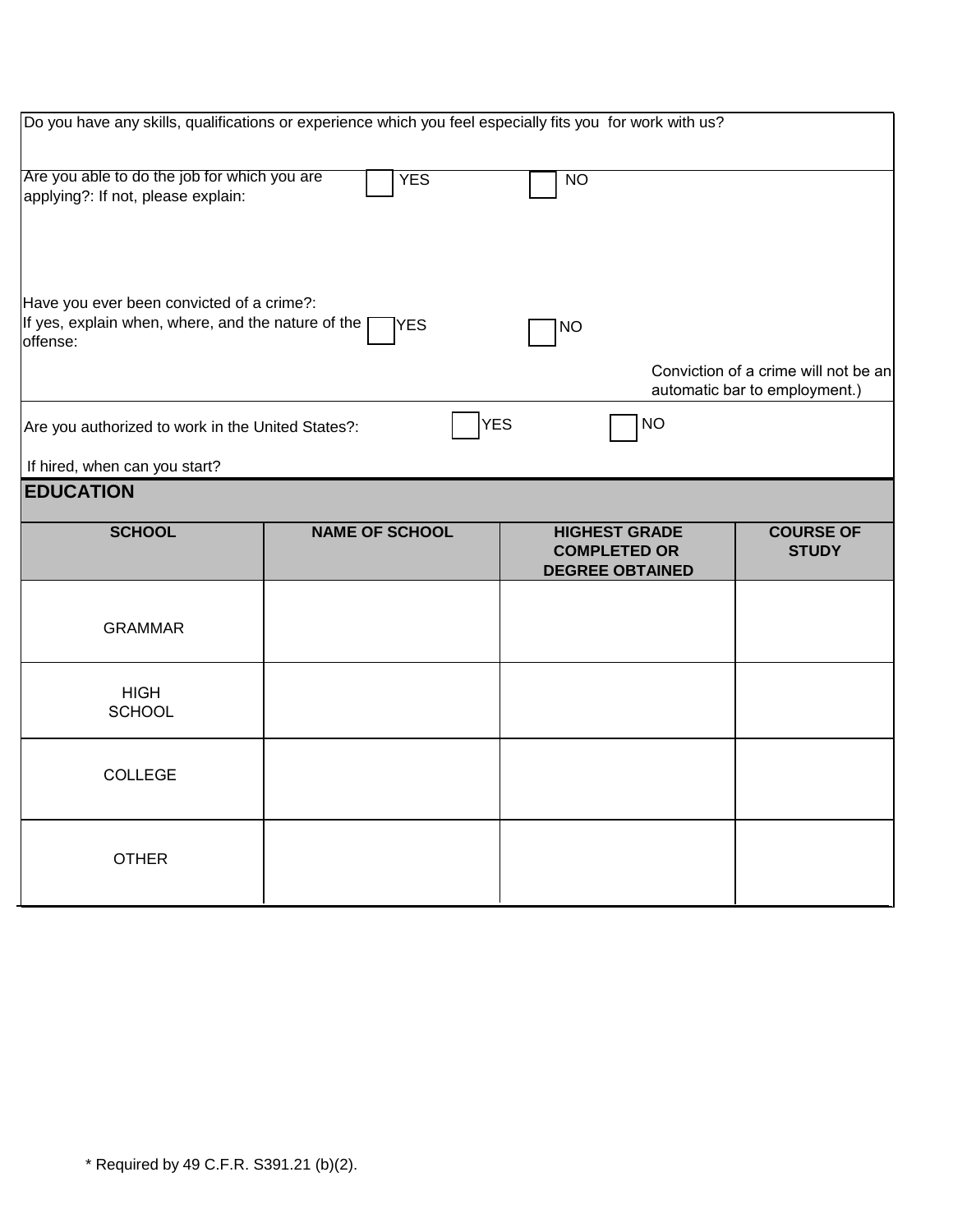### DRIVER INFORMATION

List the issuing State, number, and expiration date of each commercial motor vehicle operator's license or permit you have held during the last three (3) years:

| <b>State</b> | Number/ Type of CDL/ Endorsement/ Restrictions | <b>Expiration Date</b> |
|--------------|------------------------------------------------|------------------------|
|              |                                                |                        |
|              |                                                |                        |

List all violations of motor vehicle laws or ordinances (other than violations involving only parking) of which you were convicted or forfeited bond or collateral during the last three (3) years:

| <b>Date</b> | <b>Description</b> |
|-------------|--------------------|
|             |                    |
|             |                    |
|             |                    |
|             |                    |
|             |                    |

List all motor vehicle accidents in which you were involved during the last three (3) years, specifying the date and nature of each accident and any fatalities or personal injuries it caused:

| <b>Date</b> | <b>Description</b> | <b>Fatalities or Personal Injuries</b> |
|-------------|--------------------|----------------------------------------|
|             |                    |                                        |
|             |                    |                                        |
|             |                    |                                        |
|             |                    |                                        |
|             |                    |                                        |
|             |                    |                                        |

Please describe the nature and extent of your experience in the operation of motor vehicles, including the type of equipment (such as buses, trucks, truck tractors, semi trailers, full trailers, and pole trailers) which you have operated: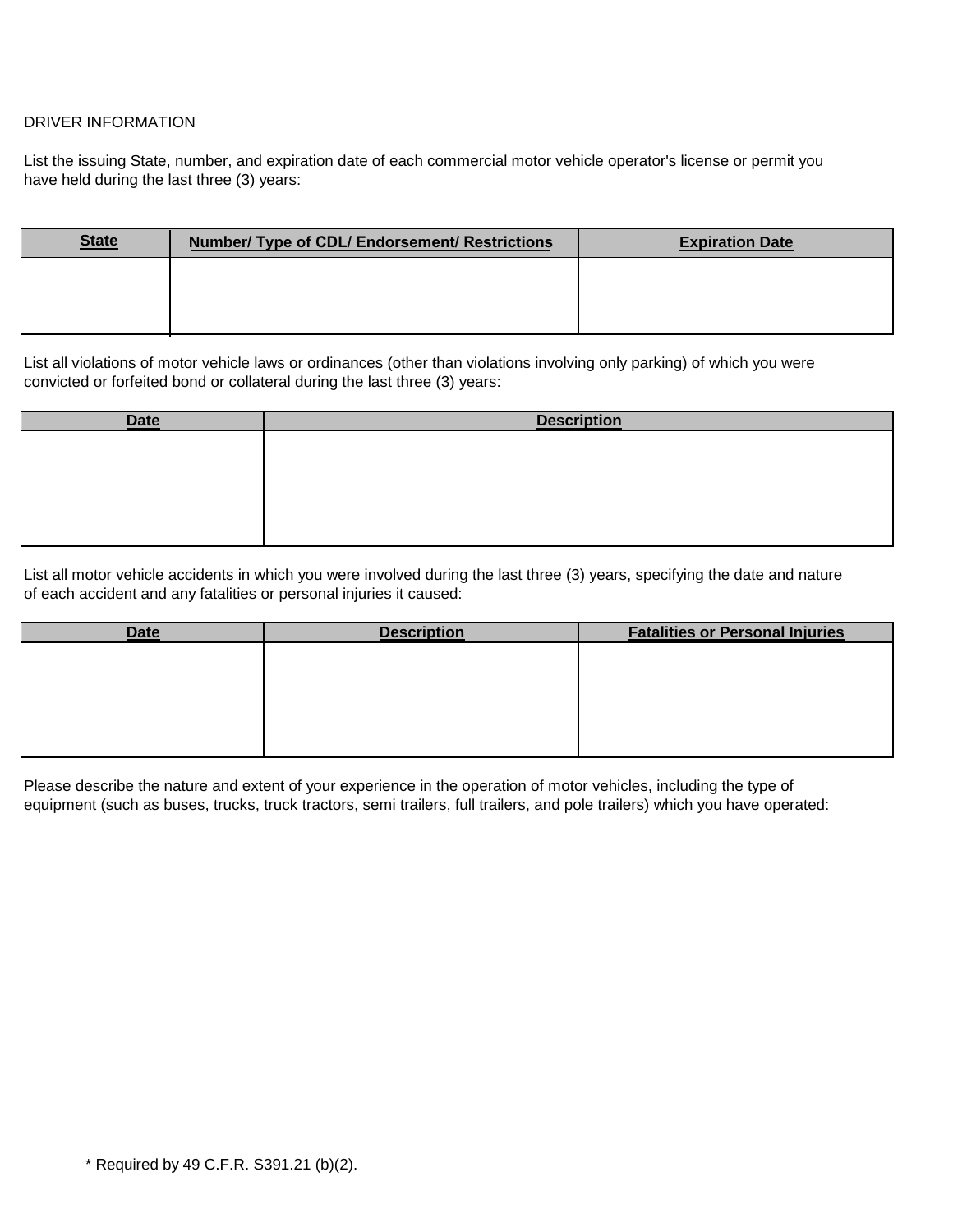Have you ever been disqualified under the Federal Motor Carrier Safety Regulations?



Have you ever been convicted of driving while under the influence of alcohol, a narcotic drug, amphetamines or methamphetamines or derivatives thereof?

YES NO



Have you ever tested positive, or refused to test, on any pre-employment drug test administered by an employer to which you applied for, but did not obtain, saftey-sensitive work covered by DOT drug and alcohol testing rules?

| YES |  |  | <b>NO</b> |
|-----|--|--|-----------|
|-----|--|--|-----------|



Have you experienced the denial, revocation, or suspension of any license, permit or privilege to operate a motor vehicle that has been issued to you?

| YES. |  | NC |
|------|--|----|
|      |  |    |

| ×      |  |
|--------|--|
|        |  |
|        |  |
|        |  |
| ٦      |  |
| ٠<br>v |  |
|        |  |
|        |  |

If "yes" to any of the above, please set forth in detail all facts and circumstances:

| <b>BUSINESS REFERENCES</b> | <b>ADDRESS/TELEPHONE NUMBER</b> | <b>OCCUPATION</b> |
|----------------------------|---------------------------------|-------------------|
| <b>NAME</b>                |                                 |                   |
|                            |                                 |                   |
|                            |                                 |                   |
|                            |                                 |                   |
|                            |                                 |                   |
|                            |                                 |                   |

The Clinton County Road Commission provides equal employment opportunities to all employees and applicants for employment and prohibits discrimination and harassment of any type without regard to race, color, religion, age, sex, national origin, disability status, genetics, protected veteran status, sexual orientation, gender identity or expression, or any other characteristic protected by federal, state or local laws.

This applies to all terms and conditions of employement, including recruiting, hiring, placement, promotion, termination, layoff, recall, transfer, leaves of absence, compensation and training.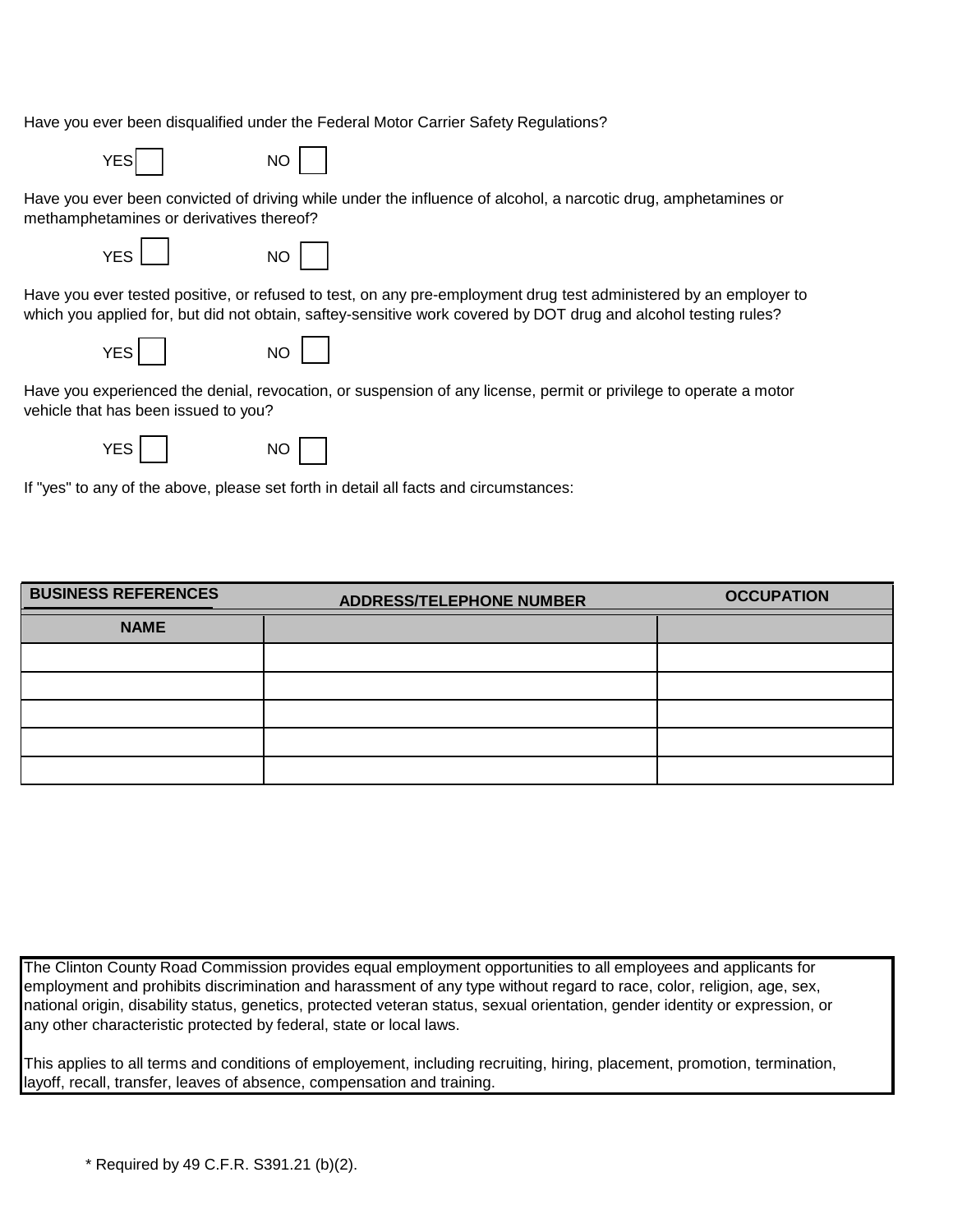# **PRIOR WORK EXPERIENCE**

*\*NOTICE TO APPLICANT\**

The information you provide in response to this question may be used, and your prior employers maybe be contacted, for the purpose of investigating your background as required by State and/or Federal Motor Carrier Safety Regulations. You are hereby notified that you have the following rights regarding the investigative information that will be provided to us pursuant to 49 CFR 391.23 (d) and (e):

- 1) The right to review information provided by previous employers;
- 2) The right to have errors in the information corrected by the previous employer and for that previous employer to re-send the corrected information to the prospective employer;
- 3) The right to have a rebuttal statement attached to the alleged erroneous information, if the previous employer and the driver cannot agree on the accuracy of the information.

Employment:

Phone:

I HAVE READ AND UNDERSTAND THESE RIGHTS.

Applicant's Signature

Please list the names and addresses of your employers during the last 10 years, together with the dates of employment and the reasons for leaving such employment:

#### **Current Employer**

Name: **Name:** Dates of

Address:

Supervisor Name:

Applicant was subject to FMCSRs while employed by above employer?

NO

Job was designated as safety sensitive function in any DOT regulated mode subject to alcohol and controlled substances testing as required by 49 CFR Part 40?

| <b>YES</b>          |  |
|---------------------|--|
| Reason for leaving: |  |

|--|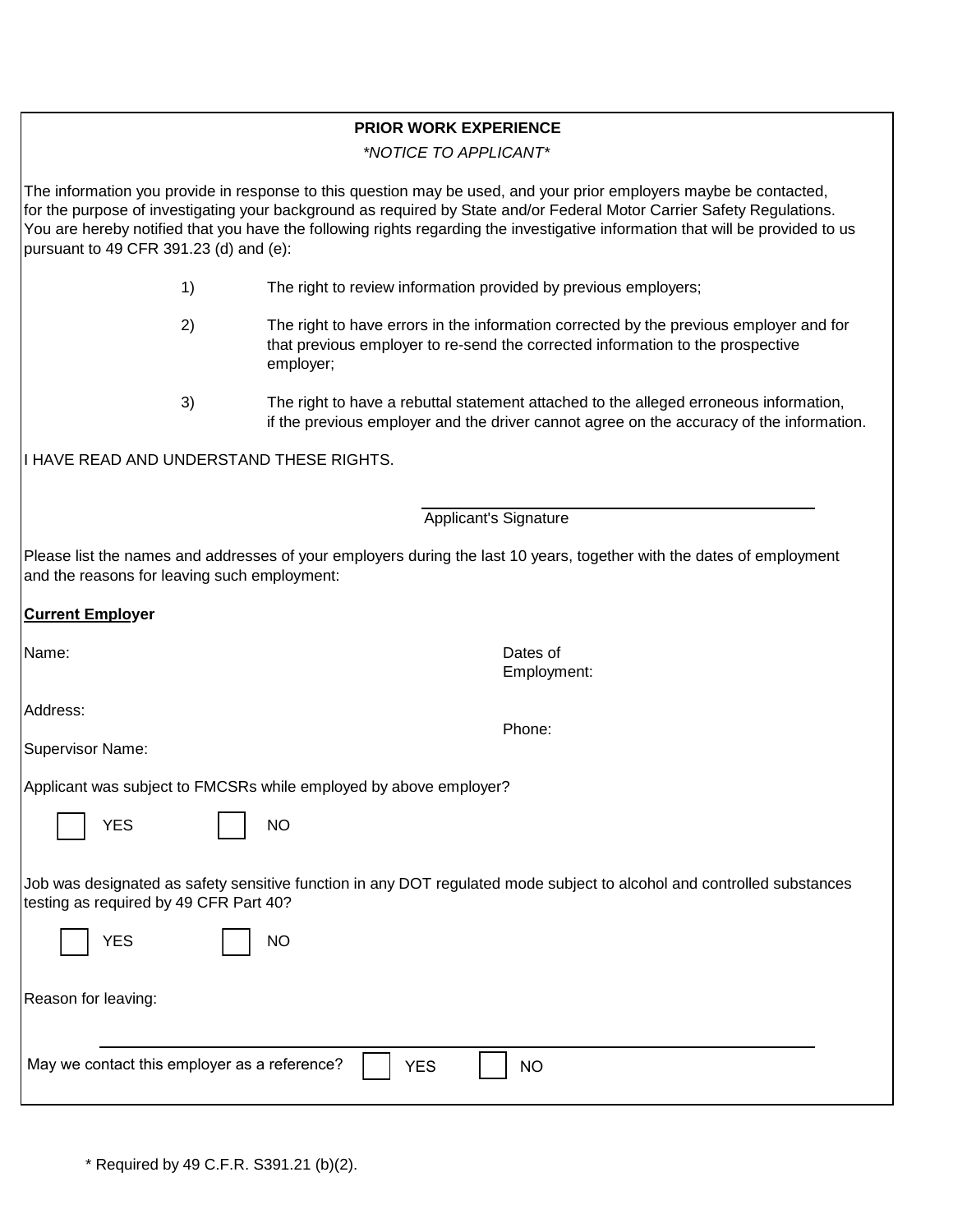|  | <b>Last Employer</b> |
|--|----------------------|
|  |                      |

| Name:                                                                                                                                                           | Dates of<br>Employment: |  |  |
|-----------------------------------------------------------------------------------------------------------------------------------------------------------------|-------------------------|--|--|
| Address:<br><b>Supervisor Name:</b>                                                                                                                             | Phone:                  |  |  |
| Applicant was subject to FMCSRs while employed by above employer?                                                                                               |                         |  |  |
| <b>YES</b><br><b>NO</b>                                                                                                                                         |                         |  |  |
| Job was designated as safety sensitive function in any DOT regulated mode subject to alcohol and controlled<br>substances testing as required by 49CFR Part 40? |                         |  |  |
| <b>YES</b><br><b>NO</b>                                                                                                                                         |                         |  |  |
| Reason for leaving:                                                                                                                                             |                         |  |  |
| May we contact this employer as a reference?<br><b>YES</b>                                                                                                      | <b>NO</b>               |  |  |
| <b>Second to Last Employer</b>                                                                                                                                  |                         |  |  |
|                                                                                                                                                                 |                         |  |  |
| Name:                                                                                                                                                           | Dates of<br>Employment: |  |  |
| Address:                                                                                                                                                        |                         |  |  |
| Supervisor Name:                                                                                                                                                | Phone:                  |  |  |
| Applicant was subject to FMCSRs while employed by above employer?                                                                                               |                         |  |  |
| <b>YES</b><br><b>NO</b>                                                                                                                                         |                         |  |  |
| Job was designated as safety sensitive function in any DOT regulated mode subject to alcohol and controlled<br>substances testing as required by 49CFR Part 40? |                         |  |  |
| <b>YES</b><br><b>NO</b>                                                                                                                                         |                         |  |  |
| Reason for leaving:                                                                                                                                             |                         |  |  |
| <b>NO</b><br><b>YES</b><br>May we contact this employer as a reference?                                                                                         |                         |  |  |
|                                                                                                                                                                 |                         |  |  |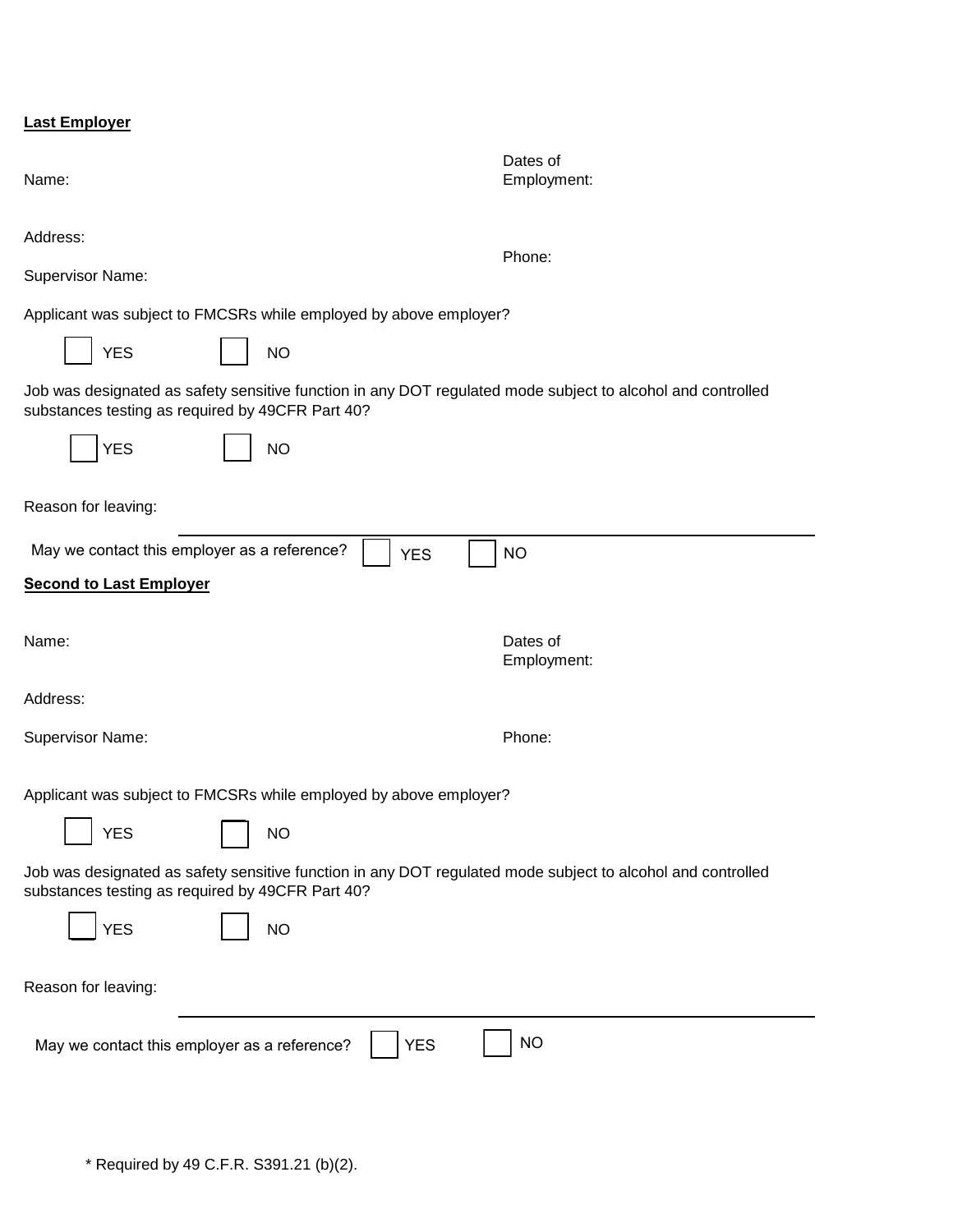# **Third to Last Employer**

| Name:                                                                                                                                                                                      | Dates of<br>Employment: |
|--------------------------------------------------------------------------------------------------------------------------------------------------------------------------------------------|-------------------------|
| Address:                                                                                                                                                                                   |                         |
| <b>Supervisor Name:</b>                                                                                                                                                                    | Phone:                  |
| Applicant was subject to FMCSRs while employed by above employer?<br><b>YES</b><br><b>NO</b>                                                                                               |                         |
| Job was designated as safety sensitive function in any DOT regulated mode subject to alcohol and controlled<br>substances testing as required by 49CFR Part 40?<br><b>YES</b><br><b>NO</b> |                         |
| Reason for leaving:                                                                                                                                                                        |                         |
| May we contact this employer as a reference?<br><b>YES</b>                                                                                                                                 | <b>NO</b>               |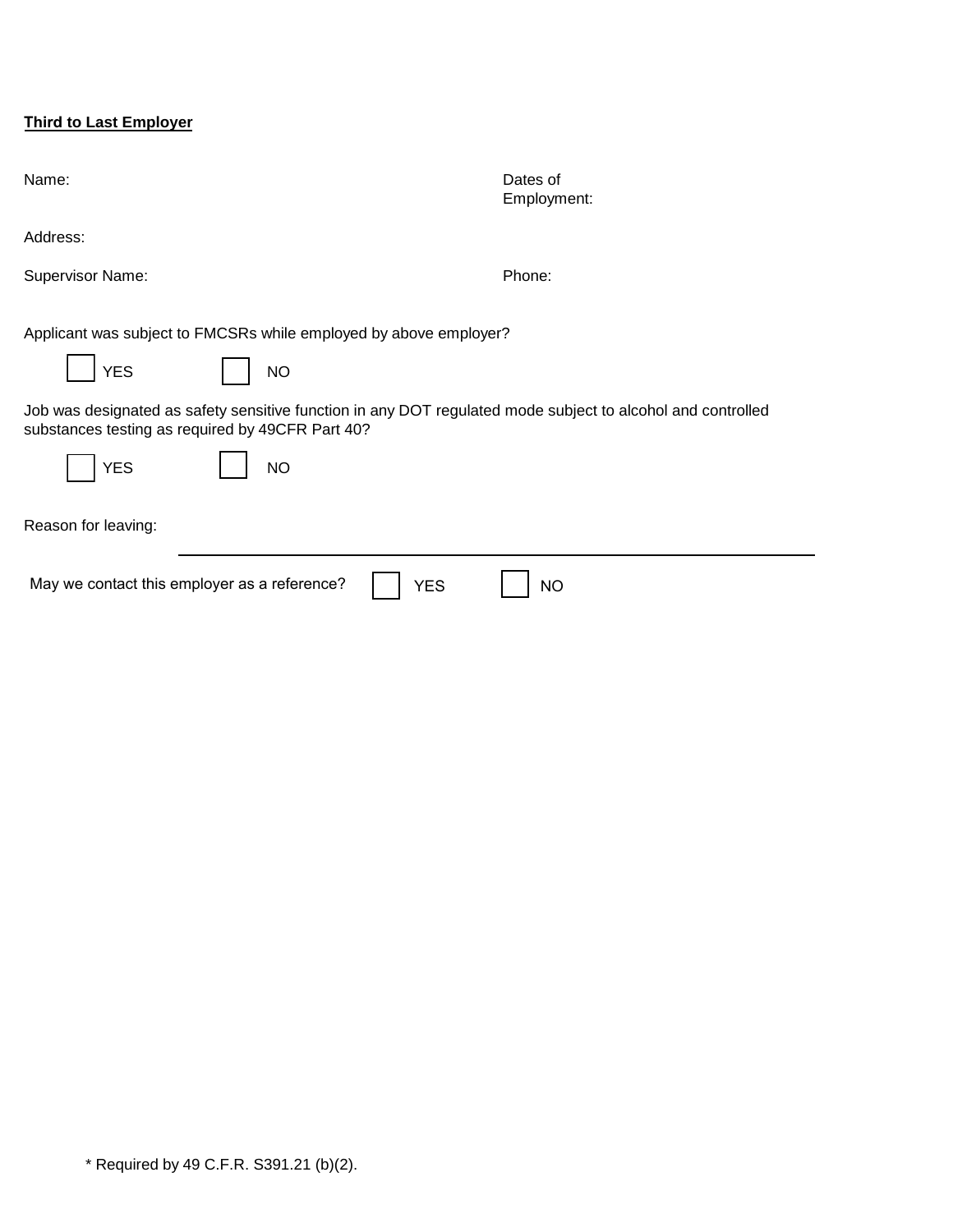#### **APPLICANT'S CERTIFICATION AND AGREEMENT**

### PLEASE READ CAREFULLY:

1. Certification of truthfulness. I certify that all statements on this Application for Employment are made truthfully and without evasion, and further understand and agree that such statements may be investigated and if found to be false will be sufficient reason for not being employed or if employed will result in my dismissal.

2. Authorization for Employment / Educational Information. I authorize the references listed in the Application for Employment, and any prior employer, educational institution, or any other persons or organizations to give the Clinton County Road Commission any and all information, or any other pertinent information, they may have, personal or otherwise, and release all parties from all liability for any damage that may result from furnishing any lawful information to the Clinton County Road Commission. I hereby waive written notice that employment information is being provided by any person or organization.

3. Employment at Will. If I am hired, in consideration of my employment, I agree to abide by the rules and policies of the Clinton County Road Commission, including any change made from time to time, and agree that, subject to the provisions of any written agreement to the contrary, my employment and compensation can be terminated with or without cause, and with or without notice, at any time, at the option of either the Clinton County Road Commission or myself. I understand that no manager or other representative of the Clinton County Road Commission, other than the Managing Director, has any authority to enter into any agreement for employment for any specific or indefinite period of time, or to make any agreement contrary to the foregoing. Any such agreement made by the Managing Director must be made in writing to be effective.

4. Authorization to Work. If I am selected for hire, I will be offered employment provided I verify that I am authorized to work as required by the Immigration Reform and Control Act of 1986.

5. Need for Accomodation. If I am a person with a disability who requires an accomodation to perform the job, I must notify the Clinton County Road Commission of that need within 182 days after I knew or reasonably should have known that an accommodation was needed. Failure to do so will bar me under state but not federal law from alleging that the Clinton County Road Commission has not accommodated me as required by law.

6. Criminal Records Check. I agree to execute an authorization for the Clinton County Road Commission to secure criminal conviction history from the appropriate law enforement agency should the Clinton County Road Commission determine it is necessary to do so.

7. Release of Medical Information. I authorize every medical doctor, physician or other healthcare provider to provide any and all information, including but not limited to, all medical reports, laboratory reports, x-rays or clinical abstracts relating to my previous health history or employment in connection with any examination, consultation, test or evaluation. I hereby release every medical doctor, healthcare personnel and every other person, firm, officer, corporation, association, organization or institute which shall comply with the authorization or request made in this respect from any and all liability. I understand that this release will not be sent to my physician or other healthcare provider until a job offer has been made.

8. Physical Exam and Drug and Alcohol Testing. I agree that if a job offer is made to me I will, before commencing employment, take a physical exam and authorize the Clinton County Road Commission or its designated agent(s) to withdraw specimen(s) of my blood, urine or hair for chemical analysis. One purpose of this analysis is to determine or exclude the presence of alcohol, drugs or other substances. I understand that decisions concerning my employment will be made as a result of this test. I further authorize any physician or entity conducting such testing to release the results of such testing to the Clinton County Road Commission.